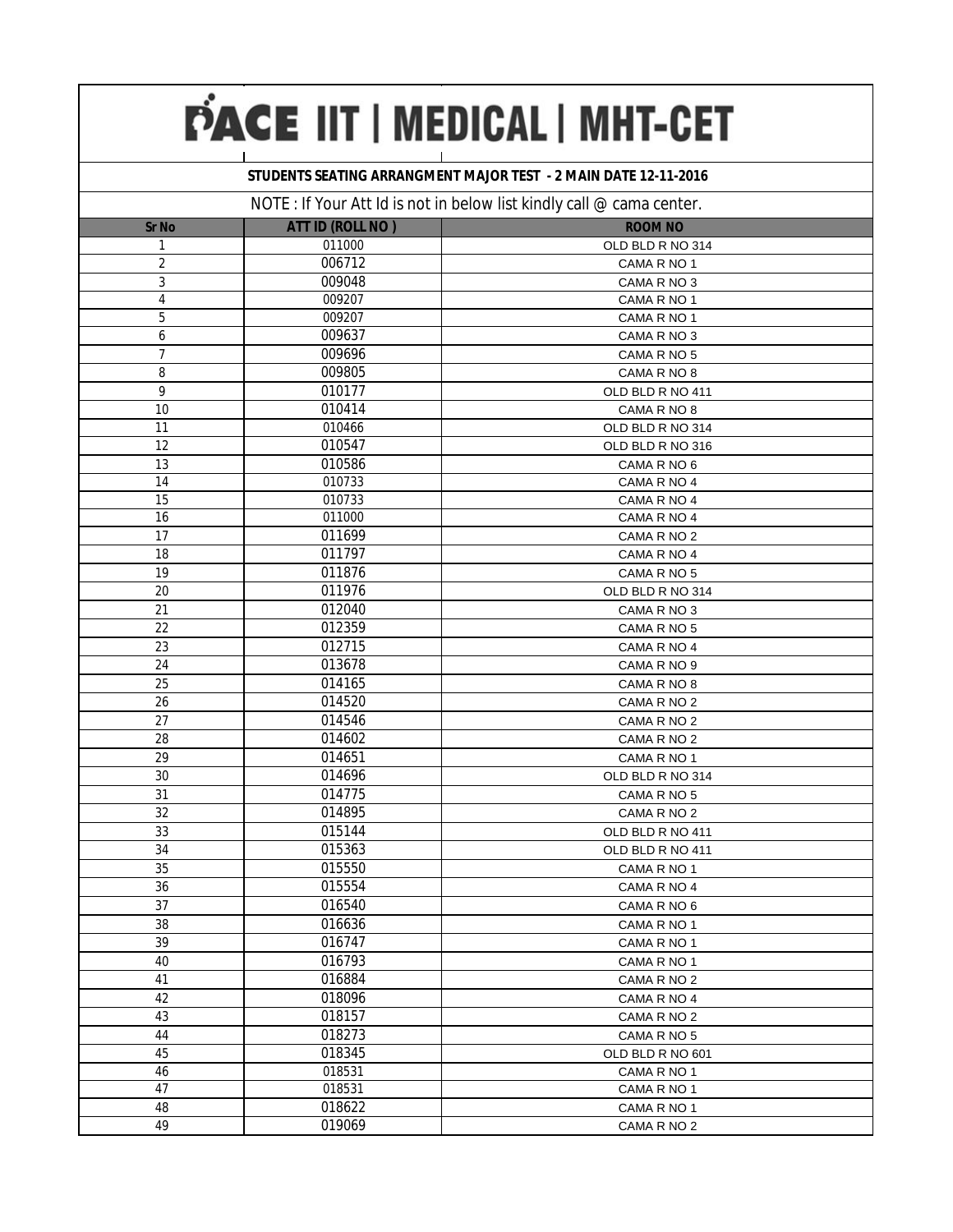### **STUDENTS SEATING ARRANGMENT MAJOR TEST - 2 MAIN DATE 12-11-2016**

|                 |                         | $\sim$ . $\sim$ . To an <i>T</i> (C i and is not in polony is critically ban $\sim$ banna borror. |
|-----------------|-------------------------|---------------------------------------------------------------------------------------------------|
| <b>Sr No</b>    | <b>ATT ID (ROLL NO)</b> | <b>ROOM NO</b>                                                                                    |
| 50              | 019073                  | CAMA R NO 2                                                                                       |
| 51              | 019417                  | CAMA R NO 3                                                                                       |
| 52              | 019471                  | CAMA R NO 9                                                                                       |
| 53              | 019473                  | OLD BLD R NO 411                                                                                  |
| 54              | 019474                  | CAMA R NO 5                                                                                       |
| 55              | 019656                  | CAMA R NO 2                                                                                       |
| 56              | 019666                  | CAMA R NO 1                                                                                       |
| 57              | 019670                  | CAMA R NO 3                                                                                       |
| 58              | 019670                  | CAMA R NO 3                                                                                       |
| 59              | 019758                  | CAMA R NO 2                                                                                       |
| 60              | 020023                  | OLD BLD R NO 411                                                                                  |
| 61              | 020074                  | CAMA R NO 1                                                                                       |
| 62              | 020161                  | CAMA R NO 1                                                                                       |
| 63              | 020747                  | CAMA R NO 5                                                                                       |
| 64              | 020895                  | CAMA R NO 1                                                                                       |
| 65              | 021139                  | CAMA R NO 3                                                                                       |
| 66              | 021199                  | CAMA R NO 9                                                                                       |
| 67              | 021384                  | OLD BLD R NO 601                                                                                  |
| 68              | 021448                  | CAMA R NO 2                                                                                       |
| 69              | 021676                  | CAMA R NO 4                                                                                       |
| 70              | 021753                  | CAMA R NO 5                                                                                       |
| 71              | 021938                  | CAMA R NO 5                                                                                       |
| 72              | 022031                  | CAMA R NO 4                                                                                       |
| 73              | 022503                  | CAMA R NO 5                                                                                       |
| 74              | 022529                  | CAMA R NO 3                                                                                       |
| 75              | 022699                  | CAMA R NO 9                                                                                       |
| 76              | 022829                  | CAMA R NO 6                                                                                       |
| 77              | 023097                  | CAMA R NO 2                                                                                       |
| 78              | 023240                  | CAMA R NO 2                                                                                       |
| 79              | 023618                  | OLD BLD R NO 314                                                                                  |
| 80              | 023905                  | CAMA R NO 1                                                                                       |
| 81              | 024838                  | CAMA R NO 9                                                                                       |
| 82              | 024870                  | CAMA R NO 3                                                                                       |
| 83              | 026817                  | OLD BLD R NO 211                                                                                  |
| 84              | 026929                  | CAMA R NO 3                                                                                       |
| 85              | 026973                  | CAMA R NO 8                                                                                       |
| 86              | 027946                  | CAMA R NO 1                                                                                       |
| 87              | 027946                  | CAMA R NO 1                                                                                       |
| 88              | 028679                  | CAMA R NO 8                                                                                       |
| 89              | 028717                  | CAMA R NO 7                                                                                       |
| 90              | 028717                  | CAMA R NO 7                                                                                       |
| 91              | 028846                  | OLD BLD R NO 601                                                                                  |
| 92              | 028932                  | OLD BLD R NO 601                                                                                  |
| 93              | 029319                  | CAMA R NO 3                                                                                       |
| 94              | 029319                  | CAMA R NO 3                                                                                       |
| 95              | 029348                  | CAMA R NO 9                                                                                       |
| 96              | 029462                  | OLD BLD R NO 601                                                                                  |
| $\overline{97}$ | 029717                  | CAMA R NO 2                                                                                       |
| 98              | 029717                  | CAMA R NO 2                                                                                       |
|                 |                         |                                                                                                   |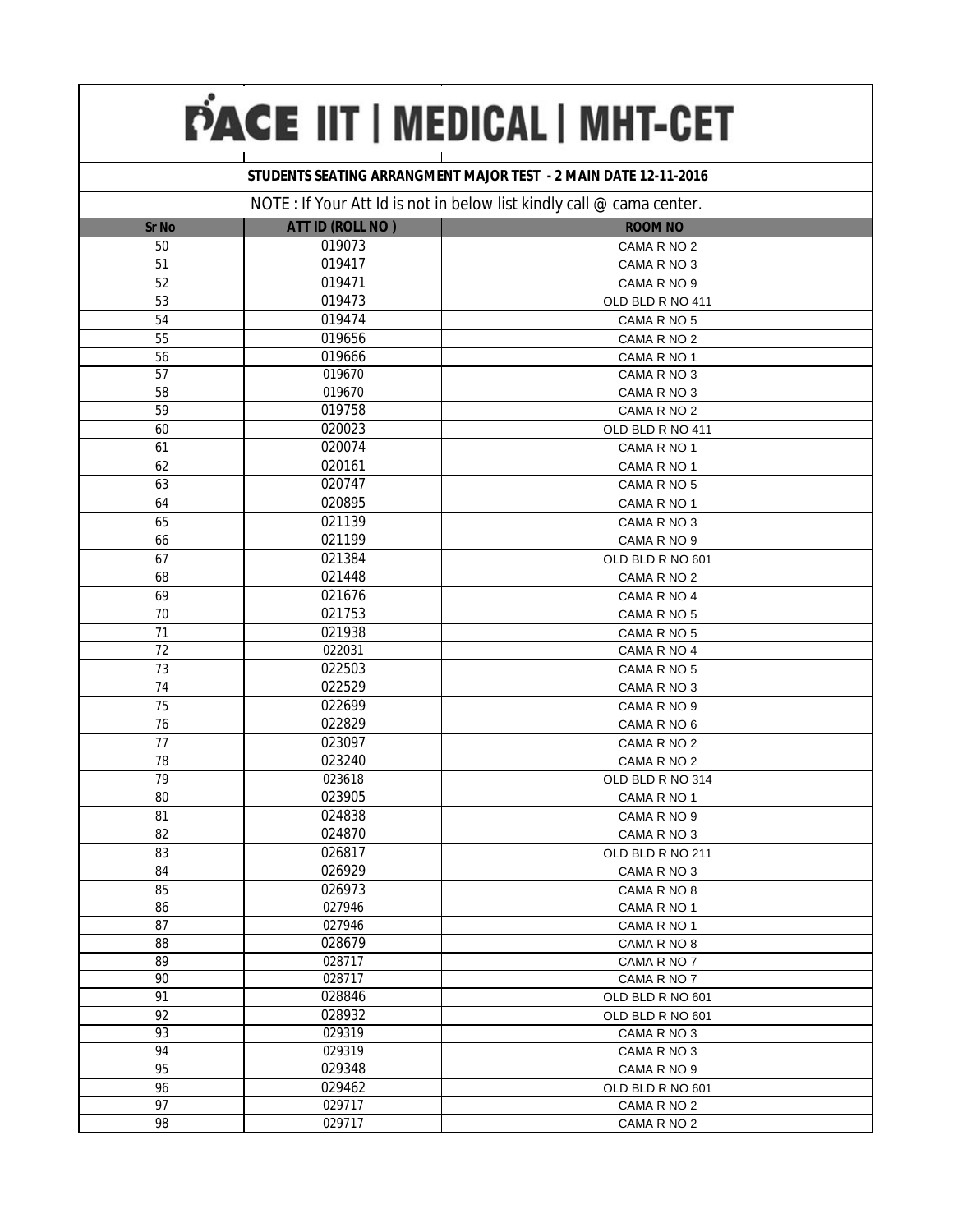### **STUDENTS SEATING ARRANGMENT MAJOR TEST - 2 MAIN DATE 12-11-2016**

|              |                         | $N$ and $N$ and $N$ are $N$ and $N$ are $N$ and $N$ and $N$ and $N$ and $N$ are $N$ and $N$ are $N$ and $N$ are $N$ and $N$ are $N$ and $N$ are $N$ and $N$ are $N$ and $N$ are $N$ and $N$ are $N$ and $N$ are $N$ and $N$ a |
|--------------|-------------------------|-------------------------------------------------------------------------------------------------------------------------------------------------------------------------------------------------------------------------------|
| <b>Sr No</b> | <b>ATT ID (ROLL NO)</b> | <b>ROOM NO</b>                                                                                                                                                                                                                |
| 99           | 029910                  | CAMA R NO 8                                                                                                                                                                                                                   |
| 100          | 031184                  | CAMA R NO 1                                                                                                                                                                                                                   |
| 101          | 031998                  | CAMA R NO 7                                                                                                                                                                                                                   |
| 102          | 032063                  | CAMA R NO 6                                                                                                                                                                                                                   |
| 103          | 032155                  | OLD BLD R NO 411                                                                                                                                                                                                              |
| 104          | 033014                  | CAMA R NO 3                                                                                                                                                                                                                   |
| 105          | 033014                  | CAMA R NO 3                                                                                                                                                                                                                   |
| 106          | 033203                  | CAMA R NO 1                                                                                                                                                                                                                   |
| 107          | 033203                  | CAMA R NO 1                                                                                                                                                                                                                   |
| 108          | 035175                  | OLD BLD R NO 411                                                                                                                                                                                                              |
| 109          | 036419                  | CAMA R NO 1                                                                                                                                                                                                                   |
| 110          | 036420                  | CAMA R NO 6                                                                                                                                                                                                                   |
| 111          | 036422                  | CAMA R NO 3                                                                                                                                                                                                                   |
| 112          | 036433                  | CAMA R NO 7                                                                                                                                                                                                                   |
| 113          | 036437                  | CAMA R NO 7                                                                                                                                                                                                                   |
| 114          | 036445                  | CAMA R NO 1                                                                                                                                                                                                                   |
| 115          | 036452                  | CAMA R NO 3                                                                                                                                                                                                                   |
| 116          | 036455                  | CAMA R NO 2                                                                                                                                                                                                                   |
| 117          | 036456                  | CAMA R NO 2                                                                                                                                                                                                                   |
| 118          | 036457                  | CAMA R NO 1                                                                                                                                                                                                                   |
| 119          | 036458                  | CAMA R NO 3                                                                                                                                                                                                                   |
| 120          | 036462                  | OLD BLD R NO 314                                                                                                                                                                                                              |
| 121          | 036485                  | OLD BLD R NO 316                                                                                                                                                                                                              |
| 122          | 036489                  | CAMA R NO 1                                                                                                                                                                                                                   |
| 123          | 036494                  | CAMA R NO 1                                                                                                                                                                                                                   |
| 124          | 036509                  | CAMA R NO 1                                                                                                                                                                                                                   |
| 125          | 036519                  | CAMA R NO 7                                                                                                                                                                                                                   |
| 126          | 036522                  | OLD BLD R NO 411                                                                                                                                                                                                              |
| 127          | 036526                  | CAMA R NO 1                                                                                                                                                                                                                   |
| 128          | 036533                  | CAMA R NO 7                                                                                                                                                                                                                   |
| 129          | 036535                  | OLD BLD R NO 316                                                                                                                                                                                                              |
| 130          | 036548                  | CAMA R NO 9                                                                                                                                                                                                                   |
| 131          | 036552                  | CAMA R NO 3                                                                                                                                                                                                                   |
| 132          | 036554                  | CAMA R NO 3                                                                                                                                                                                                                   |
| 133          | 036558                  | CAMA R NO 7                                                                                                                                                                                                                   |
| 134          | 036560                  | CAMA R NO 8                                                                                                                                                                                                                   |
| 135          | 036562                  | CAMA R NO 8                                                                                                                                                                                                                   |
| 136          | 036564                  | CAMA R NO 6                                                                                                                                                                                                                   |
| 137          | 036576                  | CAMA R NO 5                                                                                                                                                                                                                   |
| 138          | 036584                  | CAMA R NO 1                                                                                                                                                                                                                   |
| 139          | 036593                  | CAMA R NO 6                                                                                                                                                                                                                   |
| 140          | 036596                  | CAMA R NO 6                                                                                                                                                                                                                   |
| 141          | 036611                  | CAMA R NO 9                                                                                                                                                                                                                   |
| 142          | 036617                  | CAMA R NO 2                                                                                                                                                                                                                   |
| 143          | 036619                  | CAMA R NO 2                                                                                                                                                                                                                   |
| 144          | 036620                  | CAMA R NO 8                                                                                                                                                                                                                   |
| 145          | 036625                  | OLD BLD R NO 411                                                                                                                                                                                                              |
| 146          | 036629                  | CAMA R NO 9                                                                                                                                                                                                                   |
| 147          | 036635                  | OLD BLD R NO 601                                                                                                                                                                                                              |
|              |                         |                                                                                                                                                                                                                               |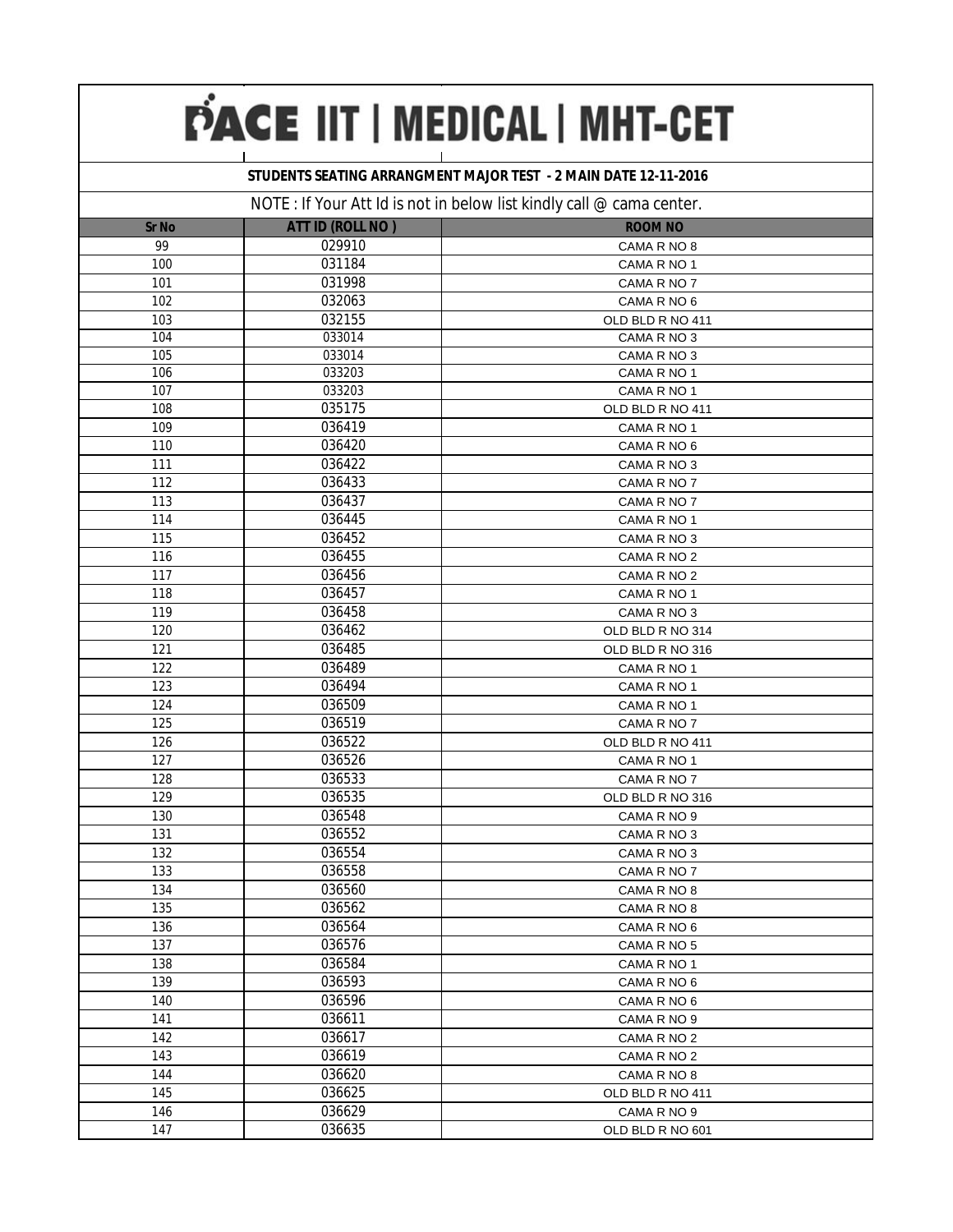### **STUDENTS SEATING ARRANGMENT MAJOR TEST - 2 MAIN DATE 12-11-2016**

|              |                         | $N$ $\cup$ $L$ . If you Att id is not in below itst Kindly can $\mathfrak{B}$ called center. |
|--------------|-------------------------|----------------------------------------------------------------------------------------------|
| <b>Sr No</b> | <b>ATT ID (ROLL NO)</b> | <b>ROOM NO</b>                                                                               |
| 148          | 036641                  | CAMA R NO 4                                                                                  |
| 149          | 036642                  | CAMA R NO 2                                                                                  |
| 150          | 036654                  | CAMA R NO 9                                                                                  |
| 151          | 036663                  | CAMA R NO 1                                                                                  |
| 152          | 036664                  | CAMA R NO 4                                                                                  |
| 153          | 036668                  | CAMA R NO 3                                                                                  |
| 154          | 036669                  | OLD BLD R NO 411                                                                             |
| 155          | 036681                  | OLD BLD R NO 316                                                                             |
| 156          | 036690                  | CAMA R NO 1                                                                                  |
| 157          | 036717                  | CAMA R NO 1                                                                                  |
| 158          | 036718                  | CAMA R NO 3                                                                                  |
| 159          | 036732                  | CAMA R NO 2                                                                                  |
| 160          | 036766                  | OLD BLD R NO 601                                                                             |
| 161          | 036846                  | CAMA R NO 7                                                                                  |
| 162          | 036849                  | OLD BLD R NO 601                                                                             |
| 163          | 036854                  | OLD BLD R NO 601                                                                             |
| 164          | 036856                  | CAMA R NO 7                                                                                  |
| 165          | 036857                  | CAMA R NO 6                                                                                  |
| 166          | 036862                  | CAMA R NO 7                                                                                  |
| 167          | 036865                  | CAMA R NO 6                                                                                  |
| 168          | 036881                  | CAMA R NO 6                                                                                  |
| 169          | 036894                  | OLD BLD R NO 411                                                                             |
| 170          | 036902                  | CAMA R NO 3                                                                                  |
| 171          | 036910                  | OLD BLD R NO 211                                                                             |
| 172          | 036911                  | OLD BLD R NO 316                                                                             |
| 173          | 036918                  | OLD BLD R NO 311                                                                             |
| 174          | 036925                  | CAMA R NO 7                                                                                  |
| 175          | 036926                  | OLD BLD R NO 316                                                                             |
| 176          | 036928                  | OLD BLD R NO 601                                                                             |
| 177          | 036929                  | CAMA R NO 1                                                                                  |
| 178          | 036931                  | OLD BLD R NO 411                                                                             |
| 179          | 036933                  | CAMA R NO 2                                                                                  |
| 180          | 036938                  | CAMA R NO 6                                                                                  |
| 181          | 036939                  | OLD BLD R NO 601                                                                             |
| 182          | 036941                  | CAMA R NO 7                                                                                  |
| 183          | 036943                  | CAMA R NO 5                                                                                  |
| 184          | 036954                  | CAMA R NO 5                                                                                  |
| 185          | 036963                  | CAMA R NO 9                                                                                  |
| 186          | 036966                  | CAMA R NO 5                                                                                  |
| 187          | 036977                  | OLD BLD R NO 601                                                                             |
| 188          | 036978                  | CAMA R NO 8                                                                                  |
| 189          | 036981                  | OLD BLD R NO 211                                                                             |
| 190          | 036982                  | CAMA R NO 5                                                                                  |
| 191          | 036986                  | CAMA R NO 9                                                                                  |
| 192          | 036995                  | CAMA R NO 2                                                                                  |
| 193          | 037000                  | CAMA R NO 8                                                                                  |
| 194          | 037006                  | CAMA R NO 6                                                                                  |
| 195          | 037016                  | CAMA R NO 8                                                                                  |
| 196          | 037019                  | OLD BLD R NO 411                                                                             |
|              |                         |                                                                                              |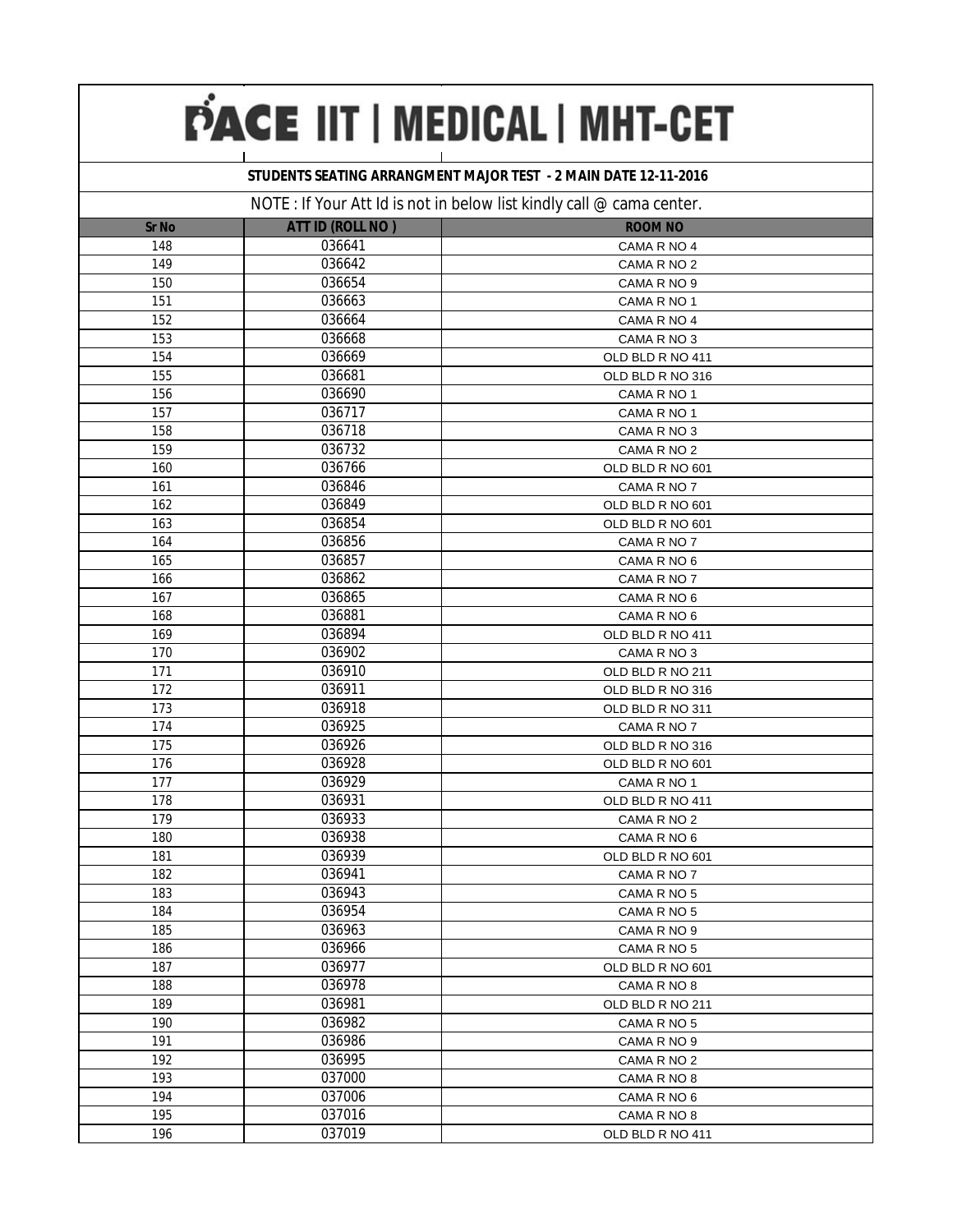### **STUDENTS SEATING ARRANGMENT MAJOR TEST - 2 MAIN DATE 12-11-2016**

|              |                  | $110$ in the product of $3100$ in below that will $\theta$ can $\approx$ called content. |
|--------------|------------------|------------------------------------------------------------------------------------------|
| <b>Sr No</b> | ATT ID (ROLL NO) | <b>ROOM NO</b>                                                                           |
| 197          | 037028           | CAMA R NO 5                                                                              |
| 198          | 037029           | OLD BLD R NO 211                                                                         |
| 199          | 037035           | OLD BLD R NO 601                                                                         |
| 200          | 037045           | CAMA R NO 9                                                                              |
| 201          | 037050           | OLD BLD R NO 314                                                                         |
| 202          | 037052           | CAMA R NO 8                                                                              |
| 203          | 037054           | CAMA R NO 6                                                                              |
| 204          | 037058           | CAMA R NO 3                                                                              |
| 205          | 037066           | CAMA R NO 7                                                                              |
| 206          | 037080           | CAMA R NO 3                                                                              |
| 207          | 037081           | CAMA R NO 5                                                                              |
| 208          | 037084           | OLD BLD R NO 314                                                                         |
| 209          | 037087           | CAMA R NO 5                                                                              |
| 210          | 037091           | CAMA R NO 3                                                                              |
| 211          | 037093           | CAMA R NO 6                                                                              |
| 212          | 037097           | CAMA R NO 8                                                                              |
| 213          | 037100           | CAMA R NO 8                                                                              |
| 214          | 037103           | CAMA R NO 5                                                                              |
| 215          | 037111           | CAMA R NO 8                                                                              |
| 216          | 037113           | CAMA R NO 5                                                                              |
| 217          | 037115           | OLD BLD R NO 311                                                                         |
| 218          | 037121           | CAMA R NO 1                                                                              |
| 219          | 037123           | OLD BLD R NO 211                                                                         |
| 220          | 037129           | CAMA R NO 9                                                                              |
| 221          | 037135           | OLD BLD R NO 411                                                                         |
| 222          | 037139           | CAMA R NO 8                                                                              |
| 223          | 037144           | CAMA R NO 9                                                                              |
| 224          | 037149           | OLD BLD R NO 316                                                                         |
| 225          | 037156           | CAMA R NO 4                                                                              |
| 226          | 037158           | CAMA R NO 5                                                                              |
| 227          | 037159           | OLD BLD R NO 314                                                                         |
| 228          | 037161           | CAMA R NO 6                                                                              |
| 229          | 037163           | OLD BLD R NO 211                                                                         |
| 230          | 037172           | CAMA R NO 6                                                                              |
| 231          | 037175           | OLD BLD R NO 314                                                                         |
| 232          | 037176           | OLD BLD R NO 601                                                                         |
| 233          | 037182           | CAMA R NO 6                                                                              |
| 234          | 037185           | CAMA R NO 4                                                                              |
| 235          | 037187           | CAMA R NO 7                                                                              |
| 236          | 037199           | CAMA R NO 8                                                                              |
| 237          | 037200           | CAMA R NO 8                                                                              |
| 238          | 037206           | CAMA R NO 6                                                                              |
| 239          | 037212           | CAMA R NO 1                                                                              |
| 240          | 037217           | CAMA R NO 6                                                                              |
| 241          | 037218           | OLD BLD R NO 316                                                                         |
| 242          | 037219           | OLD BLD R NO 411                                                                         |
| 243          | 037222           | CAMA R NO 2                                                                              |
| 244          | 037230           | CAMA R NO 7                                                                              |
| 245          | 037231           | CAMA R NO 5                                                                              |
|              |                  |                                                                                          |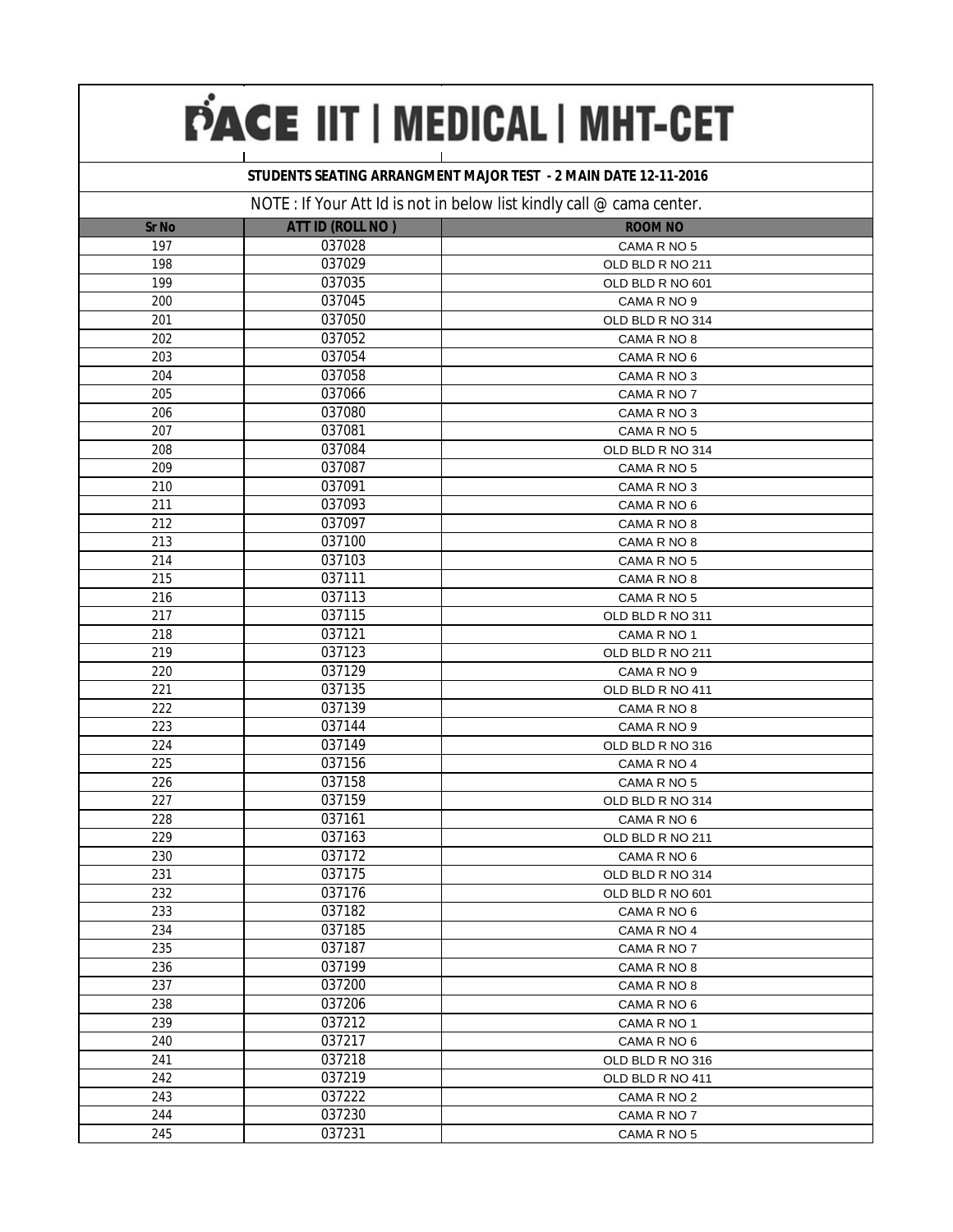### **STUDENTS SEATING ARRANGMENT MAJOR TEST - 2 MAIN DATE 12-11-2016**

|              |                         | $11011$ . If you Att in is not in below itst Kindly can $\infty$ called center. |
|--------------|-------------------------|---------------------------------------------------------------------------------|
| <b>Sr No</b> | <b>ATT ID (ROLL NO)</b> | <b>ROOM NO</b>                                                                  |
| 246          | 037233                  | CAMA R NO 2                                                                     |
| 247          | 037234                  | OLD BLD R NO 316                                                                |
| 248          | 037235                  | CAMA R NO 9                                                                     |
| 249          | 037237                  | CAMA R NO 1                                                                     |
| 250          | 037238                  | OLD BLD R NO 601                                                                |
| 251          | 037239                  | OLD BLD R NO 314                                                                |
| 252          | 037241                  | CAMA R NO 6                                                                     |
| 253          | 037244                  | OLD BLD R NO 411                                                                |
| 254          | 037248                  | OLD BLD R NO 411                                                                |
| 255          | 037251                  | CAMA R NO 9                                                                     |
| 256          | 037262                  | CAMA R NO 7                                                                     |
| 257          | 037265                  | CAMA R NO 5                                                                     |
| 258          | 037268                  | OLD BLD R NO 601                                                                |
| 259          | 037271                  | CAMA R NO 3                                                                     |
| 260          | 037274                  | CAMA R NO 3                                                                     |
| 261          | 037275                  | OLD BLD R NO 601                                                                |
| 262          | 037278                  | CAMA R NO 2                                                                     |
| 263          | 037280                  | CAMA R NO 4                                                                     |
| 264          | 037282                  | OLD BLD R NO 601                                                                |
| 265          | 037287                  | CAMA R NO 8                                                                     |
| 266          | 037288                  | OLD BLD R NO 411                                                                |
| 267          | 037290                  | OLD BLD R NO 411                                                                |
| 268          | 037301                  | CAMA R NO 5                                                                     |
| 269          | 037313                  | CAMA R NO 6                                                                     |
| 270          | 037319                  | CAMA R NO 9                                                                     |
| 271          | 037328                  | CAMA R NO 2                                                                     |
| 272          | 037333                  | OLD BLD R NO 314                                                                |
| 273          | 037342                  | CAMA R NO 5                                                                     |
| 274          | 037356                  | CAMA R NO 2                                                                     |
| 275          | 037359                  | CAMA R NO 9                                                                     |
| 276          | 037360                  | CAMA R NO 6                                                                     |
| 277          | 037366                  | CAMA R NO 1                                                                     |
| 278          | 037367                  | CAMA R NO 2                                                                     |
| 279          | 037369                  | CAMA R NO 6                                                                     |
| 280          | 037371                  | OLD BLD R NO 316                                                                |
| 281          | 037378                  | CAMA R NO 3                                                                     |
| 282          | 037379                  | CAMA R NO 5                                                                     |
| 283          | 037418                  | OLD BLD R NO 211                                                                |
| 284          | 037430                  | CAMA R NO 3                                                                     |
| 285          | 037443                  | CAMA R NO 3                                                                     |
| 286          | 037444                  | CAMA R NO 9                                                                     |
| 287          | 037457                  | CAMA R NO 6                                                                     |
| 288          | 037500                  | CAMA R NO 1                                                                     |
| 289          | 037511                  | CAMA R NO 6                                                                     |
| 290          | 037512                  | OLD BLD R NO 316                                                                |
| 291          | 037518                  | OLD BLD R NO 211                                                                |
| 292          | 037520                  | OLD BLD R NO 314                                                                |
| 293          | 037521                  | OLD BLD R NO 211                                                                |
| 294          | 037527                  | CAMA R NO 5                                                                     |
|              |                         |                                                                                 |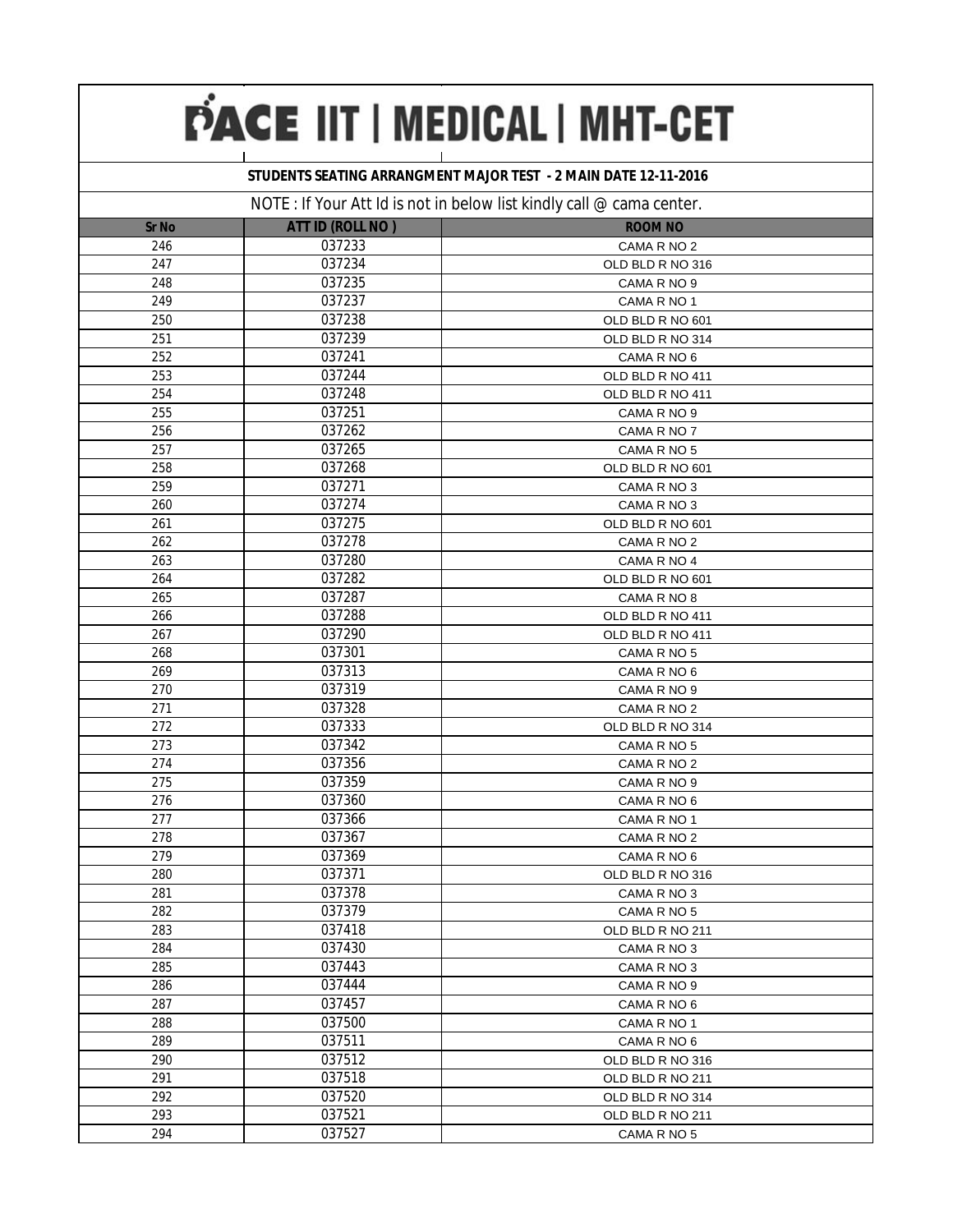### **STUDENTS SEATING ARRANGMENT MAJOR TEST - 2 MAIN DATE 12-11-2016**

|              |                         | $N$ $\cup$ $L$ . If you Att id is not in below itst Kindry can $\infty$ canna center. |
|--------------|-------------------------|---------------------------------------------------------------------------------------|
| <b>Sr No</b> | <b>ATT ID (ROLL NO)</b> | <b>ROOM NO</b>                                                                        |
| 295          | 037533                  | CAMA R NO 2                                                                           |
| 296          | 037536                  | CAMA R NO 8                                                                           |
| 297          | 037594                  | CAMA R NO 5                                                                           |
| 298          | 037595                  | CAMA R NO 8                                                                           |
| 299          | 037650                  | OLD BLD R NO 411                                                                      |
| 300          | 037739                  | CAMA R NO 2                                                                           |
| 301          | 037820                  | CAMA R NO 9                                                                           |
| 302          | 037844                  | OLD BLD R NO 601                                                                      |
| 303          | 038015                  | CAMA R NO 2                                                                           |
| 304          | 038044                  | OLD BLD R NO 316                                                                      |
| 305          | 038124                  | CAMA R NO 9                                                                           |
| 306          | 038136                  | CAMA R NO 7                                                                           |
| 307          | 038144                  | OLD BLD R NO 316                                                                      |
| 308          | 038145                  | OLD BLD R NO 411                                                                      |
| 309          | 038146                  | CAMA R NO 7                                                                           |
| 310          | 038148                  | OLD BLD R NO 411                                                                      |
| 311          | 038155                  | OLD BLD R NO 601                                                                      |
| 312          | 038193                  | OLD BLD R NO 314                                                                      |
| 313          | 038204                  | CAMA R NO 3                                                                           |
| 314          | 038230                  | OLD BLD R NO 601                                                                      |
| 315          | 038233                  | CAMA R NO 9                                                                           |
| 316          | 038238                  | CAMA R NO 9                                                                           |
| 317          | 038249                  | CAMA R NO 1                                                                           |
| 318          | 038250                  | CAMA R NO 8                                                                           |
| 319          | 038258                  | CAMA R NO 3                                                                           |
| 320          | 038259                  | CAMA R NO 3                                                                           |
| 321          | 038261                  | CAMA R NO 7                                                                           |
| 322          | 038265                  | OLD BLD R NO 211                                                                      |
| 323          | 038266                  | CAMA R NO 2                                                                           |
| 324          | 038277                  | CAMA R NO 3                                                                           |
| 325          | 038279                  | OLD BLD R NO 601                                                                      |
| 326          | 038282                  | CAMA R NO 2                                                                           |
| 327          | 038290                  | OLD BLD R NO 311                                                                      |
| 328          | 038292                  | OLD BLD R NO 314                                                                      |
| 329          | 038294                  | CAMA R NO 6                                                                           |
| 330          | 038299                  | OLD BLD R NO 316                                                                      |
| 331          | 038317                  | CAMA R NO 1                                                                           |
| 332          | 038326                  | CAMA R NO 6                                                                           |
| 333          | 038340                  | CAMA R NO 5                                                                           |
| 334          | 038346                  | CAMA R NO 2                                                                           |
| 335          | 038347                  | OLD BLD R NO 316                                                                      |
| 336          | 038376                  | OLD BLD R NO 211                                                                      |
| 337          | 038377                  | OLD BLD R NO 601                                                                      |
| 338          | 038385                  | CAMA R NO 2                                                                           |
| 339          | 038390                  | OLD BLD R NO 314                                                                      |
| 340          | 038392                  | CAMA R NO 8                                                                           |
| 341          | 038393                  | OLD BLD R NO 601                                                                      |
| 342          | 038396                  | OLD BLD R NO 411                                                                      |
| 343          | 038397                  | CAMA R NO 2                                                                           |
|              |                         |                                                                                       |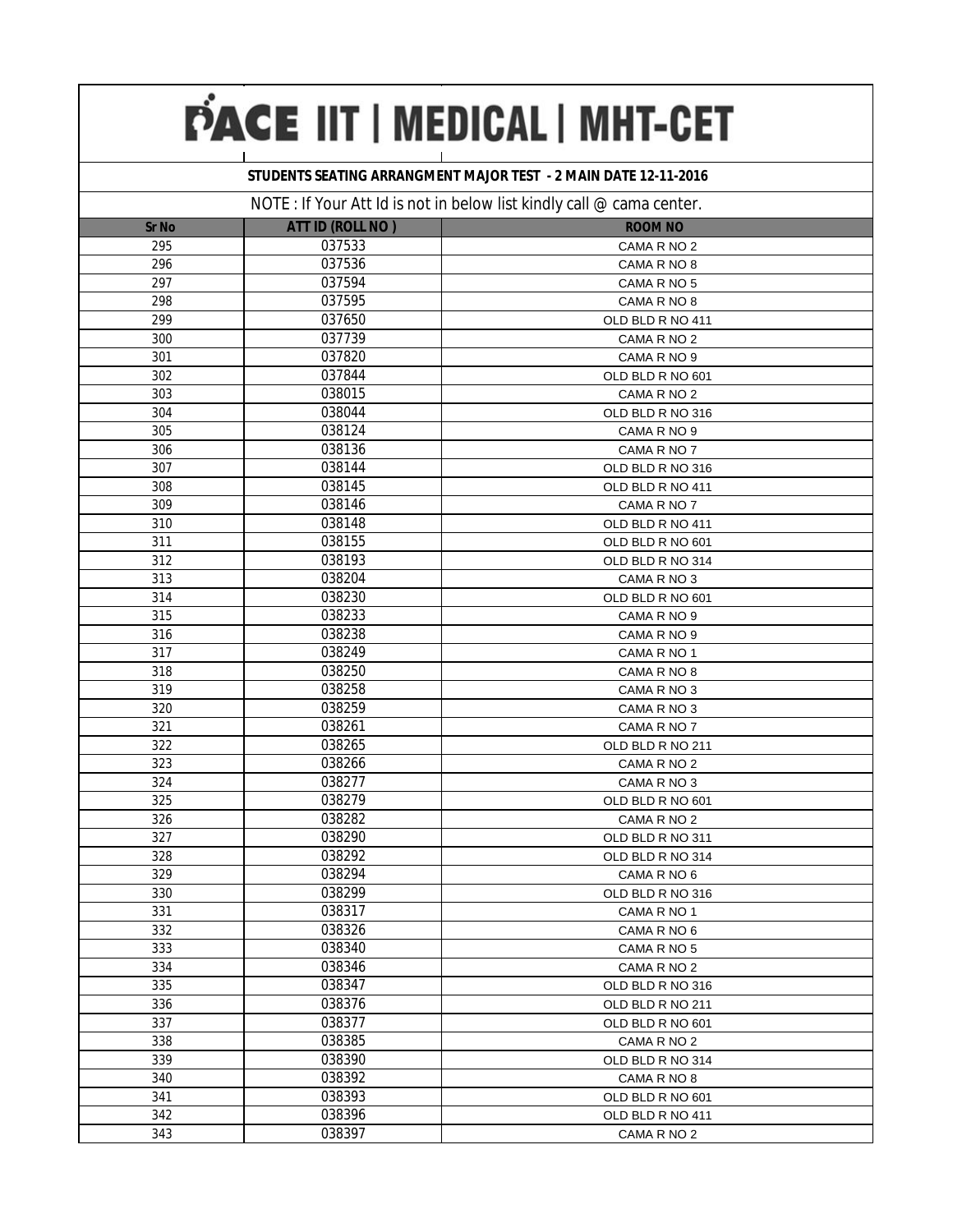### **STUDENTS SEATING ARRANGMENT MAJOR TEST - 2 MAIN DATE 12-11-2016**

|              |                         | IVOTE. IF TOUR ALL RELIGIOUS IN DURING ISLAMING YOU was completed. |
|--------------|-------------------------|--------------------------------------------------------------------|
| <b>Sr No</b> | <b>ATT ID (ROLL NO)</b> | <b>ROOM NO</b>                                                     |
| 344          | 038409                  | CAMA R NO 1                                                        |
| 345          | 038420                  | OLD BLD R NO 211                                                   |
| 346          | 038423                  | CAMA R NO 3                                                        |
| 347          | 038429                  | OLD BLD R NO 314                                                   |
| 348          | 038442                  | CAMA R NO 8                                                        |
| 349          | 038473                  | CAMA R NO 8                                                        |
| 350          | 038484                  | CAMA R NO 3                                                        |
| 351          | 038488                  | OLD BLD R NO 411                                                   |
| 352          | 038497                  | CAMA R NO 1                                                        |
| 353          | 038500                  | CAMA R NO 3                                                        |
| 354          | 038506                  | CAMA R NO 5                                                        |
| 355          | 038513                  | CAMA R NO 8                                                        |
| 356          | 038519                  | CAMA R NO 7                                                        |
| 357          | 038521                  | OLD BLD R NO 411                                                   |
| 358          | 038541                  | CAMA R NO 6                                                        |
| 359          | 038544                  | OLD BLD R NO 411                                                   |
| 360          | 038550                  | CAMA R NO 2                                                        |
| 361          | 038553                  | CAMA R NO 8                                                        |
| 362          | 038559                  | CAMA R NO 4                                                        |
| 363          | 038560                  | CAMA R NO 4                                                        |
| 364          | 038568                  | CAMA R NO 9                                                        |
| 365          | 038574                  | OLD BLD R NO 411                                                   |
| 366          | 038576                  | CAMA R NO 7                                                        |
| 367          | 038581                  | CAMA R NO 5                                                        |
| 368          | 038598                  | CAMA R NO 8                                                        |
| 369          | 038603                  | OLD BLD R NO 314                                                   |
| 370          | 038605                  | CAMA R NO 1                                                        |
| 371          | 038609                  | CAMA R NO 2                                                        |
| 372          | 038614                  | CAMA R NO 9                                                        |
| 373          | 038615                  | OLD BLD R NO 316                                                   |
| 374          | 038616                  | CAMA R NO 1                                                        |
| 375          | 038619                  | OLD BLD R NO 211                                                   |
| 376          | 038621                  | CAMA R NO 2                                                        |
| 377          | 038623                  | OLD BLD R NO 411                                                   |
| 378          | 038625                  | OLD BLD R NO 314                                                   |
| 379          | 038626                  | OLD BLD R NO 311                                                   |
| 380          | 038627                  | CAMA R NO 6                                                        |
| 381          | 038629                  | CAMA R NO 9                                                        |
| 382          | 038645                  | OLD BLD R NO 411                                                   |
| 383          | 038649                  | CAMA R NO 7                                                        |
| 384          | 038666                  | CAMA R NO 7                                                        |
| 385          | 038679                  | CAMA R NO 6                                                        |
| 386          | 038681                  | OLD BLD R NO 311                                                   |
| 387          | 038683                  | CAMA R NO 8                                                        |
| 388          | 038685                  | OLD BLD R NO 316                                                   |
| 389          | 038686                  | CAMA R NO 9                                                        |
| 390          | 038697                  | OLD BLD R NO 411                                                   |
| 391          | 038729                  | OLD BLD R NO 316                                                   |
| 392          | 038739                  | OLD BLD R NO 314                                                   |
|              |                         |                                                                    |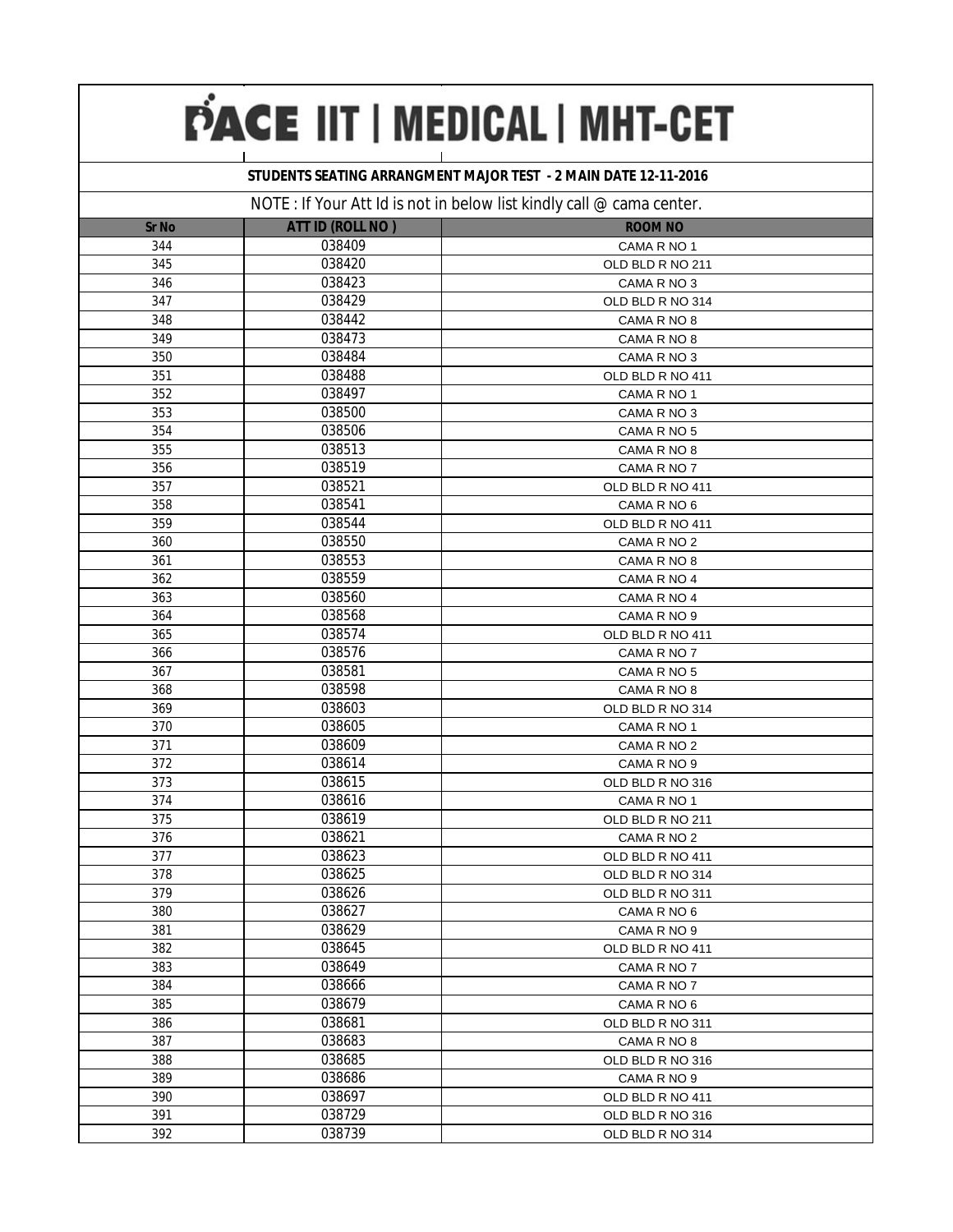#### **STUDENTS SEATING ARRANGMENT MAJOR TEST - 2 MAIN DATE 12-11-2016**

|              |                         | $N$ $\cup$ $L$ . If you Att id is not in below itst Kindry can $\infty$ canna center. |  |
|--------------|-------------------------|---------------------------------------------------------------------------------------|--|
| <b>Sr No</b> | <b>ATT ID (ROLL NO)</b> | <b>ROOM NO</b>                                                                        |  |
| 393          | 038740                  | CAMA R NO 1                                                                           |  |
| 394          | 038789                  | OLD BLD R NO 316                                                                      |  |
| 395          | 038795                  | OLD BLD R NO 314                                                                      |  |
| 396          | 038850                  | OLD BLD R NO 316                                                                      |  |
| 397          | 038855                  | OLD BLD R NO 411                                                                      |  |
| 398          | 038858                  | OLD BLD R NO 311                                                                      |  |
| 399          | 038865                  | CAMA R NO 7                                                                           |  |
| 400          | 038898                  | OLD BLD R NO 314                                                                      |  |
| 401          | 038941                  | CAMA R NO 5                                                                           |  |
| 402          | 039009                  | CAMA R NO 2                                                                           |  |
| 403          | 039094                  | CAMA R NO 1                                                                           |  |
| 404          | 039103                  | OLD BLD R NO 316                                                                      |  |
| 405          | 039117                  | CAMA R NO 7                                                                           |  |
| 406          | 039167                  | CAMA R NO 8                                                                           |  |
| 407          | 039189                  | OLD BLD R NO 314                                                                      |  |
| 408          | 039195                  | CAMA R NO 7                                                                           |  |
| 409          | 039196                  | OLD BLD R NO 211                                                                      |  |
| 410          | 039218                  | OLD BLD R NO 211                                                                      |  |
| 411          | 039220                  | CAMA R NO 7                                                                           |  |
| 412          | 039234                  | OLD BLD R NO 601                                                                      |  |
| 413          | 039237                  | CAMA R NO 6                                                                           |  |
| 414          | 039250                  | OLD BLD R NO 411                                                                      |  |
| 415          | 039265                  | CAMA R NO 3                                                                           |  |
| 416          | 039274                  | CAMA R NO 1                                                                           |  |
| 417          | 039286                  | OLD BLD R NO 411                                                                      |  |
| 418          | 039301                  | CAMA R NO 9                                                                           |  |
| 419          | 039325                  | CAMA R NO 3                                                                           |  |
| 420          | 039344                  | OLD BLD R NO 211                                                                      |  |
| 421          | 039391                  | CAMA R NO 9                                                                           |  |
| 422          | 039407                  | CAMA R NO 8                                                                           |  |
| 423          | 039601                  | CAMA R NO 8                                                                           |  |
| 424          | 039603                  | CAMA R NO 3                                                                           |  |
| 425          | 039669                  | OLD BLD R NO 601                                                                      |  |
| 426          | 039681                  | CAMA R NO 3                                                                           |  |
| 427          | 039700                  | CAMA R NO 7                                                                           |  |
| 428          | 039755                  | CAMA R NO 9                                                                           |  |
| 429          | 039769                  | OLD BLD R NO 316                                                                      |  |
| 430          | 039787                  | OLD BLD R NO 211                                                                      |  |
| 431          | 039797                  | OLD BLD R NO 601                                                                      |  |
| 432          | 039804                  | CAMA R NO 2                                                                           |  |
| 433          | 039828                  | CAMA R NO 6                                                                           |  |
| 434          | 039844                  | CAMA R NO 5                                                                           |  |
| 435          | 039859                  | CAMA R NO 8                                                                           |  |
| 436          | 039865                  | OLD BLD R NO 601                                                                      |  |
| 437          | 039965                  | CAMA R NO 7                                                                           |  |
| 438          | 039976                  | CAMA R NO 9                                                                           |  |
| 439          | 040023                  | CAMA R NO 7                                                                           |  |
| 440          | 040027                  | OLD BLD R NO 211                                                                      |  |
| 441          | 040043                  | CAMA R NO 6                                                                           |  |
|              |                         |                                                                                       |  |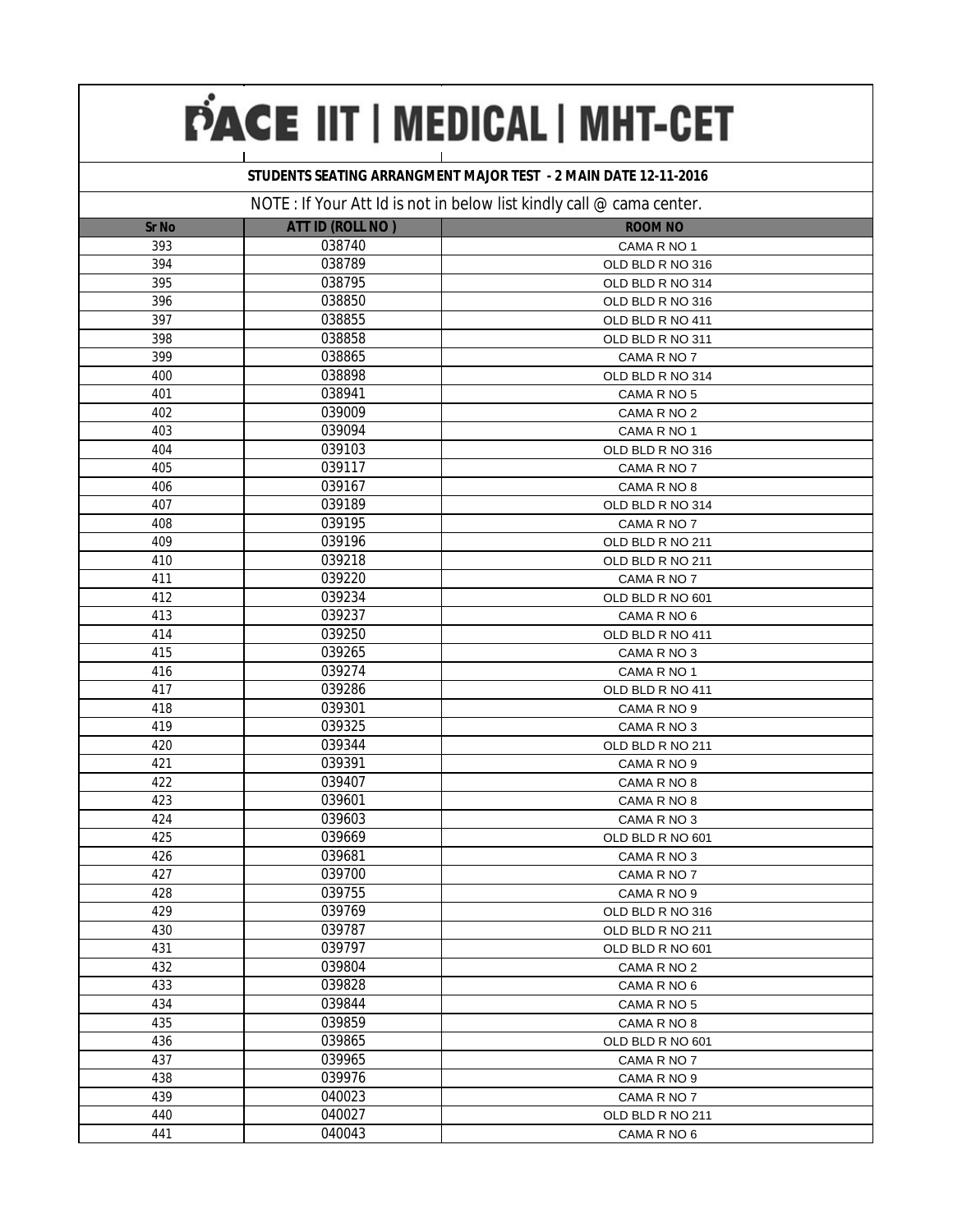### **STUDENTS SEATING ARRANGMENT MAJOR TEST - 2 MAIN DATE 12-11-2016**

|              |                  | IVOTE. IF TO GET ALL RELEVANTION TO LOW TISK NITROG VALUE SOME COTTLOL. |
|--------------|------------------|-------------------------------------------------------------------------|
| <b>Sr No</b> | ATT ID (ROLL NO) | <b>ROOM NO</b>                                                          |
| 442          | 040052           | OLD BLD R NO 601                                                        |
| 443          | 040068           | OLD BLD R NO 316                                                        |
| 444          | 040077           | OLD BLD R NO 316                                                        |
| 445          | 040089           | CAMA R NO 6                                                             |
| 446          | 040097           | CAMA R NO 7                                                             |
| 447          | 040099           | OLD BLD R NO 211                                                        |
| 448          | 040108           | OLD BLD R NO 211                                                        |
| 449          | 040123           | CAMA R NO 6                                                             |
| 450          | 040130           | OLD BLD R NO 601                                                        |
| 451          | 040137           | OLD BLD R NO 316                                                        |
| 452          | 040140           | OLD BLD R NO 316                                                        |
| 453          | 040141           | CAMA R NO 7                                                             |
| 454          | 040143           | CAMA R NO 8                                                             |
| 455          | 040150           | OLD BLD R NO 314                                                        |
| 456          | 040186           | OLD BLD R NO 311                                                        |
| 457          | 040192           | CAMA R NO 5                                                             |
| 458          | 040200           | OLD BLD R NO 311                                                        |
| 459          | 040204           | CAMA R NO 5                                                             |
| 460          | 040212           | CAMA R NO 1                                                             |
| 461          | 040238           | OLD BLD R NO 316                                                        |
| 462          | 040244           | CAMA R NO 7                                                             |
| 463          | 040262           | CAMA R NO 7                                                             |
| 464          | 040268           | OLD BLD R NO 316                                                        |
| 465          | 040275           | OLD BLD R NO 316                                                        |
| 466          | 040283           | CAMA R NO 3                                                             |
| 467          | 040340           | OLD BLD R NO 211                                                        |
| 468          | 040346           | OLD BLD R NO 316                                                        |
| 469          | 040347           | CAMA R NO 7                                                             |
| 470          | 040356           | OLD BLD R NO 314                                                        |
| 471          | 040359           | OLD BLD R NO 316                                                        |
| 472          | 040361           | CAMA R NO 3                                                             |
| 473          | 040363           | CAMA R NO 9                                                             |
| 474          | 040377           | OLD BLD R NO 311                                                        |
| 475          | 040379           | OLD BLD R NO 314                                                        |
| 476          | 040390           | OLD BLD R NO 316                                                        |
| 477          | 040391           | CAMA R NO 3                                                             |
| 478          | 040405           | OLD BLD R NO 311                                                        |
| 479          | 040407           | OLD BLD R NO 411                                                        |
| 480          | 040420           | OLD BLD R NO 311                                                        |
| 481          | 040427           | CAMA R NO 7                                                             |
| 482          | 040440           | OLD BLD R NO 314                                                        |
| 483          | 040441           | OLD BLD R NO 601                                                        |
| 484          | 040447           | CAMA R NO 6                                                             |
| 485          | 040448           | CAMA R NO 9                                                             |
| 486          | 040453           | CAMA R NO 9                                                             |
| 487          | 040454           | CAMA R NO 5                                                             |
| 488          | 040461           | CAMA R NO 6                                                             |
| 489          | 040469           | OLD BLD R NO 601                                                        |
| 490          | 040479           | CAMA R NO 5                                                             |
|              |                  |                                                                         |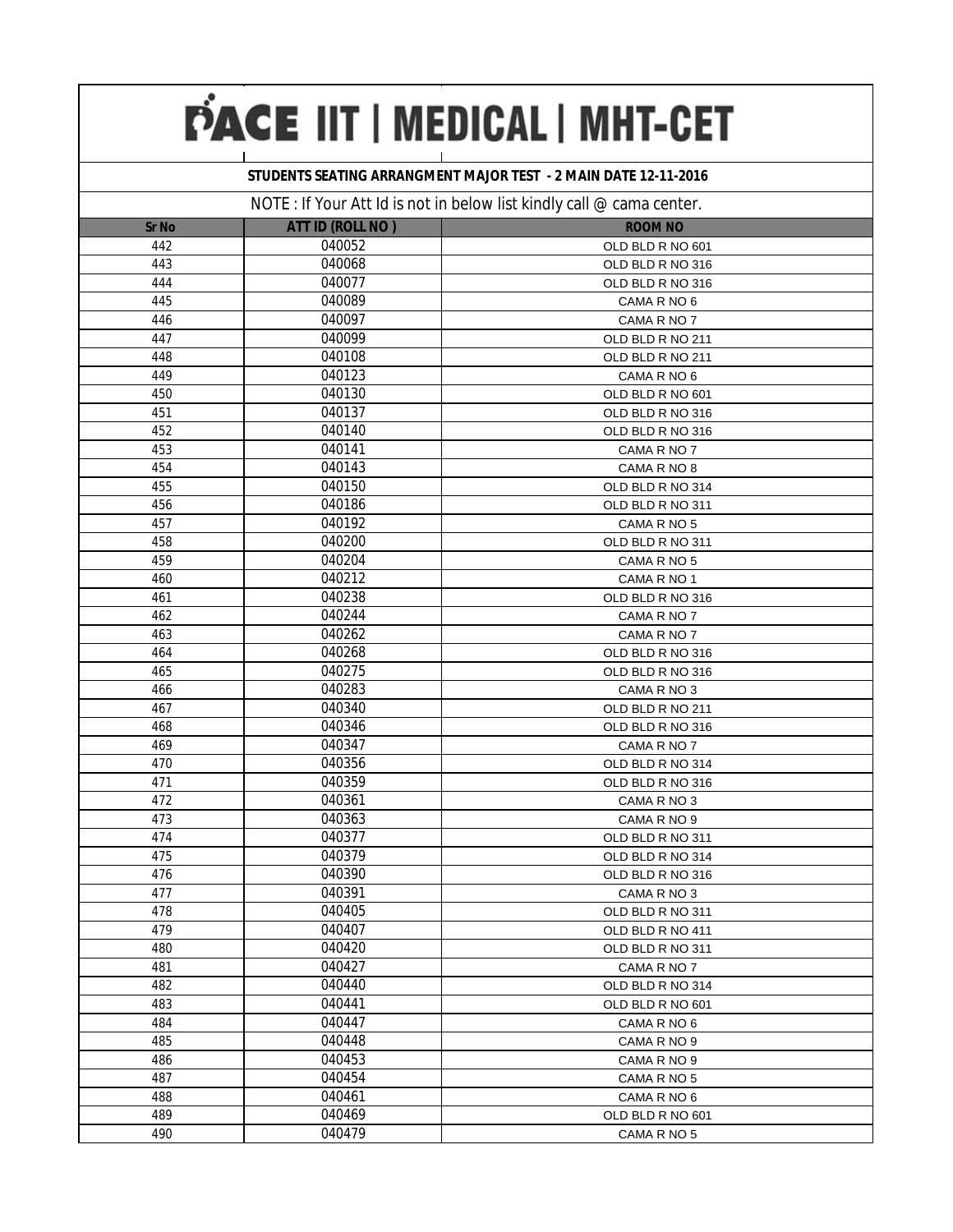### **STUDENTS SEATING ARRANGMENT MAJOR TEST - 2 MAIN DATE 12-11-2016**

|              |                  | $1901L$ , if your Art to is not in below itst Kindly can $\infty$ canna center. |
|--------------|------------------|---------------------------------------------------------------------------------|
| <b>Sr No</b> | ATT ID (ROLL NO) | <b>ROOM NO</b>                                                                  |
| 491          | 040498           | CAMA R NO 1                                                                     |
| 492          | 040499           | CAMA R NO 9                                                                     |
| 493          | 040573           | CAMA R NO 5                                                                     |
| 494          | 040587           | OLD BLD R NO 211                                                                |
| 495          | 040589           | CAMA R NO 6                                                                     |
| 496          | 040605           | OLD BLD R NO 316                                                                |
| 497          | 040608           | OLD BLD R NO 311                                                                |
| 498          | 040640           | OLD BLD R NO 601                                                                |
| 499          | 040643           | CAMA R NO 9                                                                     |
| 500          | 040678           | CAMA R NO 6                                                                     |
| 501          | 040682           | CAMA R NO 5                                                                     |
| 502          | 040685           | OLD BLD R NO 314                                                                |
| 503          | 040689           | CAMA R NO 6                                                                     |
| 504          | 040690           | CAMA R NO 6                                                                     |
| 505          | 040700           | OLD BLD R NO 411                                                                |
| 506          | 040703           | CAMA R NO 1                                                                     |
| 507          | 040713           | CAMA R NO 9                                                                     |
| 508          | 040728           | CAMA R NO 9                                                                     |
| 509          | 040737           | CAMA R NO 6                                                                     |
| 510          | 040739           | CAMA R NO 5                                                                     |
| 511          | 040745           | CAMA R NO 8                                                                     |
| 512          | 040762           | CAMA R NO 8                                                                     |
| 513          | 040766           | OLD BLD R NO 601                                                                |
| 514          | 040782           | CAMA R NO 7                                                                     |
| 515          | 040787           | OLD BLD R NO 601                                                                |
| 516          | 040801           | OLD BLD R NO 411                                                                |
| 517          | 040814           | CAMA R NO 5                                                                     |
| 518          | 040815           | OLD BLD R NO 316                                                                |
| 519          | 040827           | OLD BLD R NO 311                                                                |
| 520          | 040829           | OLD BLD R NO 311                                                                |
| 521          | 040832           | CAMA R NO 2                                                                     |
| 522          | 040837           | OLD BLD R NO 211                                                                |
| 523          | 040846           | OLD BLD R NO 314                                                                |
| 524          | 040851           | CAMA R NO 6                                                                     |
| 525          | 040869           | OLD BLD R NO 601                                                                |
| 526          | 040871           | OLD BLD R NO 311                                                                |
| 527          | 040878           | OLD BLD R NO 411                                                                |
| 528          | 040898           | OLD BLD R NO 314                                                                |
| 529          | 040900           | CAMA R NO 7                                                                     |
| 530          | 040908           | OLD BLD R NO 211                                                                |
| 531          | 040916           | OLD BLD R NO 411                                                                |
| 532          | 040917           | CAMA R NO 2                                                                     |
| 533          | 040939           | OLD BLD R NO 601                                                                |
| 534          | 040971           | OLD BLD R NO 316                                                                |
| 535          | 040992           | OLD BLD R NO 311                                                                |
| 536          | 041077           | OLD BLD R NO 314                                                                |
| 537          | 041097           | CAMA R NO 9                                                                     |
| 538          | 041098           | CAMA R NO 6                                                                     |
| 539          | 041100           | CAMA R NO 2                                                                     |
|              |                  |                                                                                 |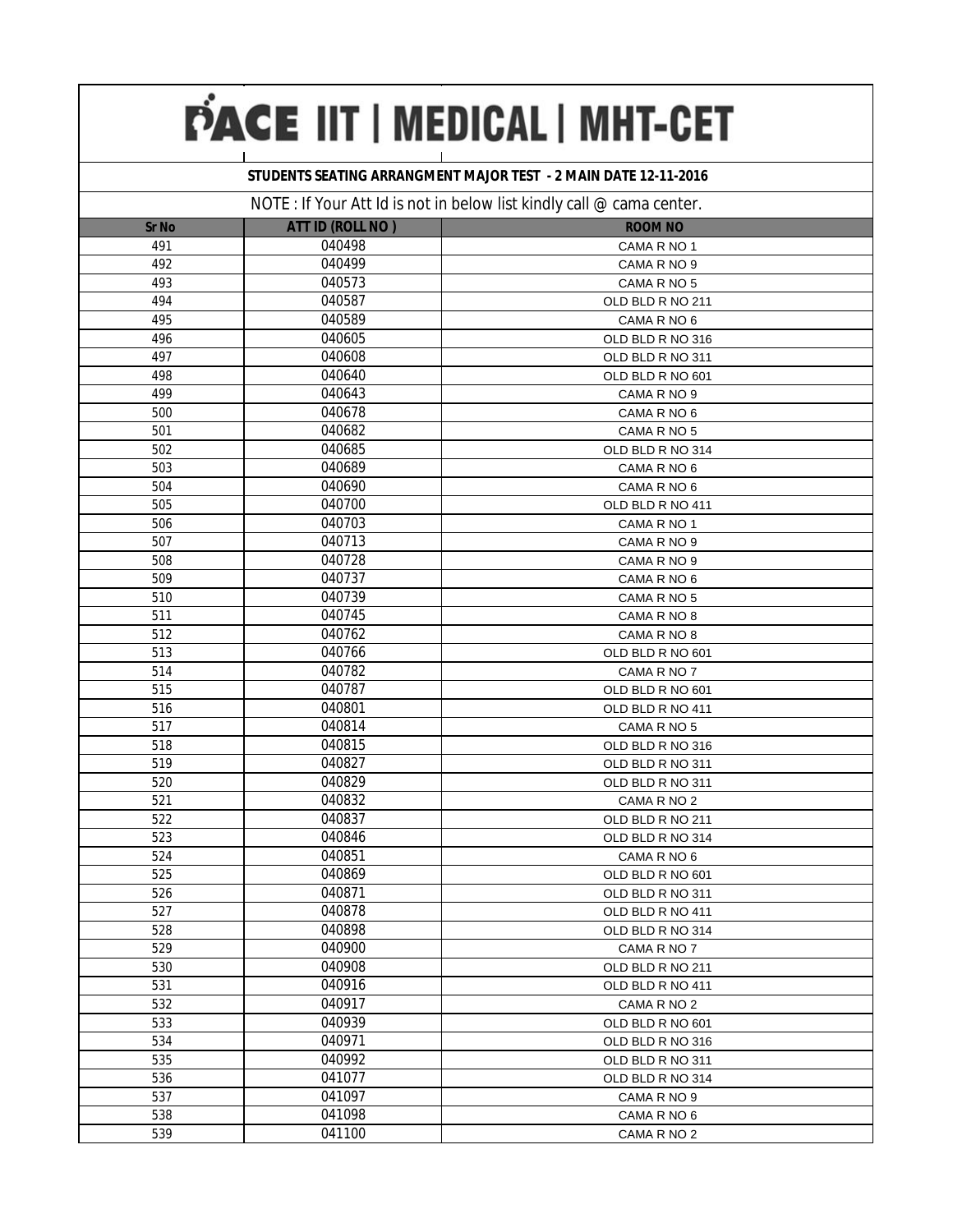### **STUDENTS SEATING ARRANGMENT MAJOR TEST - 2 MAIN DATE 12-11-2016**

|              |                  | $110$ in the product of $3100$ in below that will $\theta$ can $\approx$ called content. |
|--------------|------------------|------------------------------------------------------------------------------------------|
| <b>Sr No</b> | ATT ID (ROLL NO) | <b>ROOM NO</b>                                                                           |
| 540          | 041104           | OLD BLD R NO 411                                                                         |
| 541          | 041111           | OLD BLD R NO 601                                                                         |
| 542          | 041112           | OLD BLD R NO 316                                                                         |
| 543          | 041114           | CAMA R NO 6                                                                              |
| 544          | 041120           | CAMA R NO 4                                                                              |
| 545          | 041125           | OLD BLD R NO 316                                                                         |
| 546          | 041126           | CAMA R NO 5                                                                              |
| 547          | 041133           | CAMA R NO 9                                                                              |
| 548          | 041141           | OLD BLD R NO 316                                                                         |
| 549          | 041169           | CAMA R NO 8                                                                              |
| 550          | 041197           | OLD BLD R NO 314                                                                         |
| 551          | 041209           | OLD BLD R NO 311                                                                         |
| 552          | 041217           | OLD BLD R NO 411                                                                         |
| 553          | 041219           | CAMA R NO 1                                                                              |
| 554          | 041262           | OLD BLD R NO 311                                                                         |
| 555          | 041266           | CAMA R NO 8                                                                              |
| 556          | 041272           | CAMA R NO 8                                                                              |
| 557          | 041284           | CAMA R NO 3                                                                              |
| 558          | 041297           | OLD BLD R NO 311                                                                         |
| 559          | 041341           | CAMA R NO 2                                                                              |
| 560          | 041351           | OLD BLD R NO 211                                                                         |
| 561          | 041352           | CAMA R NO 3                                                                              |
| 562          | 041359           | CAMA R NO 5                                                                              |
| 563          | 041372           | OLD BLD R NO 316                                                                         |
| 564          | 041373           | CAMA R NO 3                                                                              |
| 565          | 041376           | OLD BLD R NO 601                                                                         |
| 566          | 041377           | CAMA R NO 7                                                                              |
| 567          | 041384           | OLD BLD R NO 601                                                                         |
| 568          | 041401           | CAMA R NO 7                                                                              |
| 569          | 041402           | OLD BLD R NO 314                                                                         |
| 570          | 041441           | CAMA R NO 9                                                                              |
| 571          | 041445           | CAMA R NO 9                                                                              |
| 572          | 041462           | CAMA R NO 6                                                                              |
| 573          | 041463           | CAMA R NO 8                                                                              |
| 574          | 041465           | CAMA R NO 6                                                                              |
| 575          | 041485           | OLD BLD R NO 601                                                                         |
| 576          | 041488           | CAMA R NO 7                                                                              |
| 577          | 041490           | CAMA R NO 8                                                                              |
| 578          | 041493           | CAMA R NO 2                                                                              |
| 579          | 041499           | OLD BLD R NO 211                                                                         |
| 580          | 041500           | OLD BLD R NO 411                                                                         |
| 581          | 041501           | CAMA R NO 7                                                                              |
| 582          | 041502           | OLD BLD R NO 316                                                                         |
| 583          | 041507           | CAMA R NO 5                                                                              |
| 584          | 041510           | OLD BLD R NO 211                                                                         |
| 585          | 041530           | OLD BLD R NO 601                                                                         |
| 586          | 041530           | OLD BLD R NO 601                                                                         |
| 587          | 041532           | OLD BLD R NO 311                                                                         |
| 588          | 041535           | OLD BLD R NO 316                                                                         |
|              |                  |                                                                                          |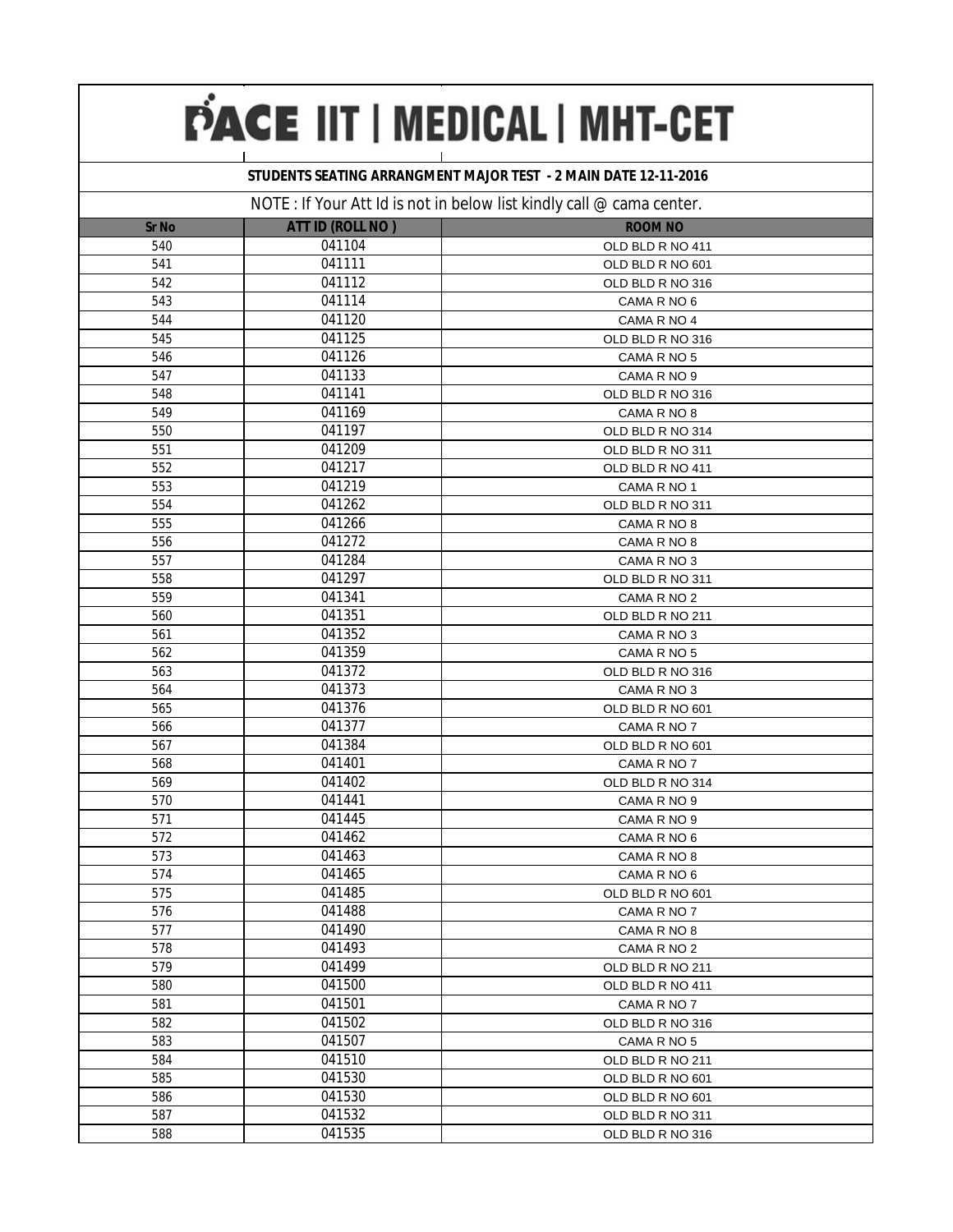### **STUDENTS SEATING ARRANGMENT MAJOR TEST - 2 MAIN DATE 12-11-2016**

|              |                  | $110$ TE . IT TOWER TO BE THOT ITEDCTORY TIST NITIDELY CALL $\approx$ Carrier Correct. |  |
|--------------|------------------|----------------------------------------------------------------------------------------|--|
| <b>Sr No</b> | ATT ID (ROLL NO) | <b>ROOM NO</b>                                                                         |  |
| 589          | 041537           | OLD BLD R NO 601                                                                       |  |
| 590          | 041540           | OLD BLD R NO 211                                                                       |  |
| 591          | 041545           | OLD BLD R NO 601                                                                       |  |
| 592          | 041547           | OLD BLD R NO 316                                                                       |  |
| 593          | 041550           | CAMA R NO 3                                                                            |  |
| 594          | 041554           | CAMA R NO 9                                                                            |  |
| 595          | 041559           | CAMA R NO 5                                                                            |  |
| 596          | 041574           | OLD BLD R NO 601                                                                       |  |
| 597          | 041578           | CAMA R NO 9                                                                            |  |
| 598          | 041579           | CAMA R NO 3                                                                            |  |
| 599          | 041585           | OLD BLD R NO 211                                                                       |  |
| 600          | 041589           | CAMA R NO 2                                                                            |  |
| 601          | 041590           | CAMA R NO 9                                                                            |  |
| 602          | 041605           | CAMA R NO 7                                                                            |  |
| 603          | 041614           | OLD BLD R NO 411                                                                       |  |
| 604          | 041642           | CAMA R NO 3                                                                            |  |
| 605          | 041644           | OLD BLD R NO 316                                                                       |  |
| 606          | 041645           | OLD BLD R NO 314                                                                       |  |
| 607          | 041653           | OLD BLD R NO 314                                                                       |  |
| 608          | 041654           | OLD BLD R NO 411                                                                       |  |
| 609          | 041668           | CAMA R NO 9                                                                            |  |
| 610          | 041680           | OLD BLD R NO 314                                                                       |  |
| 611          | 041692           | OLD BLD R NO 211                                                                       |  |
| 612          | 041754           | OLD BLD R NO 316                                                                       |  |
| 613          | 041767           | OLD BLD R NO 601                                                                       |  |
| 614          | 041774           | CAMA R NO 3                                                                            |  |
| 615          | 041775           | OLD BLD R NO 316                                                                       |  |
| 616          | 041787           | CAMA R NO 8                                                                            |  |
| 617          | 041790           | OLD BLD R NO 601                                                                       |  |
| 618          | 041791           | OLD BLD R NO 316                                                                       |  |
| 619          | 041793           | OLD BLD R NO 316                                                                       |  |
| 620          | 041804           | CAMA R NO 8                                                                            |  |
| 621          | 041845           | OLD BLD R NO 316                                                                       |  |
| 622          | 041855           | OLD BLD R NO 311                                                                       |  |
| 623          | 041902           | OLD BLD R NO 316                                                                       |  |
| 624          | 041968           | OLD BLD R NO 601                                                                       |  |
| 625          | 041999           | CAMA R NO 2                                                                            |  |
| 626          | 042087           | CAMA R NO 5                                                                            |  |
| 627          | 042108           | OLD BLD R NO 601                                                                       |  |
| 628          | 042113           | OLD BLD R NO 316                                                                       |  |
| 629          | 042194           | OLD BLD R NO 601                                                                       |  |
| 630          | 042204           | OLD BLD R NO 311                                                                       |  |
| 631          | 042215           | CAMA R NO 2                                                                            |  |
| 632          | 042218           | OLD BLD R NO 211                                                                       |  |
| 633          | 042219           | OLD BLD R NO 211                                                                       |  |
| 634          | 042233           | OLD BLD R NO 314                                                                       |  |
| 635          | 042235           | CAMA R NO 3                                                                            |  |
| 636          | 042262           | CAMA R NO 7                                                                            |  |
| 637          | 042425           | CAMA R NO 1                                                                            |  |
|              |                  |                                                                                        |  |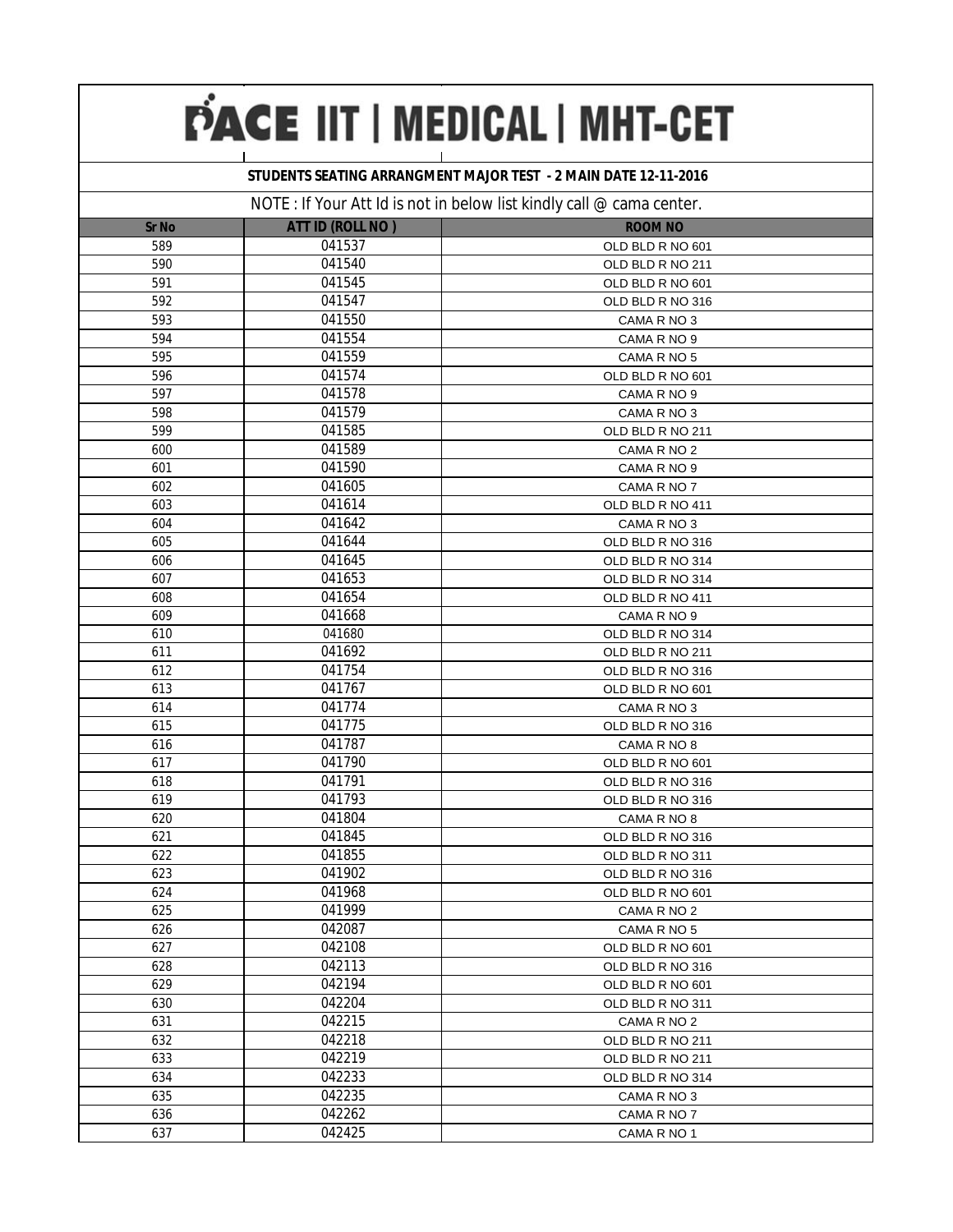### **STUDENTS SEATING ARRANGMENT MAJOR TEST - 2 MAIN DATE 12-11-2016**

|              |                         | $\frac{1}{2}$ our river is not in solon not known from $\sim$ banna bond |  |
|--------------|-------------------------|--------------------------------------------------------------------------|--|
| <b>Sr No</b> | <b>ATT ID (ROLL NO)</b> | <b>ROOM NO</b>                                                           |  |
| 638          | 042438                  | OLD BLD R NO 411                                                         |  |
| 639          | 042486                  | CAMA R NO 2                                                              |  |
| 640          | 042913                  | OLD BLD R NO 411                                                         |  |
| 641          | 043322                  | CAMA R NO 9                                                              |  |
| 642          | 043437                  | OLD BLD R NO 211                                                         |  |
| 643          | 043532                  | OLD BLD R NO 311                                                         |  |
| 644          | 043615                  | OLD BLD R NO 411                                                         |  |
| 645          | 043656                  | CAMA R NO 8                                                              |  |
| 646          | 043757                  | OLD BLD R NO 314                                                         |  |
| 647          | 043759                  | OLD BLD R NO 601                                                         |  |
| 648          | 043768                  | CAMA R NO 8                                                              |  |
| 649          | 043784                  | CAMA R NO 5                                                              |  |
| 650          | 043831                  | OLD BLD R NO 311                                                         |  |
| 651          | 043834                  | CAMA R NO 7                                                              |  |
| 652          | 043837                  | CAMA R NO 3                                                              |  |
| 653          | 043846                  | OLD BLD R NO 311                                                         |  |
| 654          | 043851                  | OLD BLD R NO 314                                                         |  |
| 655          | 043852                  | OLD BLD R NO 311                                                         |  |
| 656          | 043857                  | CAMA R NO 5                                                              |  |
| 657          | 043859                  | CAMA R NO 9                                                              |  |
| 658          | 043861                  | OLD BLD R NO 311                                                         |  |
| 659          | 043884                  | CAMA R NO 7                                                              |  |
| 660          | 043885                  | OLD BLD R NO 211                                                         |  |
| 661          | 043886                  | OLD BLD R NO 311                                                         |  |
| 662          | 043888                  | OLD BLD R NO 311                                                         |  |
| 663          | 043918                  | CAMA R NO 9                                                              |  |
| 664          | 043921                  | OLD BLD R NO 601                                                         |  |
| 665          | 043925                  | CAMA R NO 7                                                              |  |
| 666          | 043935                  | CAMA R NO 9                                                              |  |
| 667          | 043949                  | CAMA R NO 6                                                              |  |
| 668          | 043981                  | OLD BLD R NO 211                                                         |  |
| 669          | 043988                  | OLD BLD R NO 314                                                         |  |
| 670          | 043998                  | CAMA R NO 6                                                              |  |
| 671          | 043999                  | OLD BLD R NO 601                                                         |  |
| 672          | 044000                  | OLD BLD R NO 311                                                         |  |
| 673          | 044012                  | OLD BLD R NO 601                                                         |  |
| 674          | 044020                  | OLD BLD R NO 211                                                         |  |
| 675          | 044023                  | OLD BLD R NO 311                                                         |  |
| 676          | 044046                  | OLD BLD R NO 601                                                         |  |
| 677          | 044078                  | CAMA R NO 8                                                              |  |
| 678          | 044092                  | OLD BLD R NO 311                                                         |  |
| 679          | 044112                  | OLD BLD R NO 311                                                         |  |
| 680          | 044133                  | CAMA R NO 3                                                              |  |
| 681          | 044146                  | OLD BLD R NO 311                                                         |  |
| 682          | 044148                  | OLD BLD R NO 311                                                         |  |
| 683          | 044152                  | OLD BLD R NO 211                                                         |  |
| 684          | 044155                  | OLD BLD R NO 314                                                         |  |
| 685          | 044165                  | OLD BLD R NO 311                                                         |  |
| 686          | 044169                  | CAMA R NO 7                                                              |  |
|              |                         |                                                                          |  |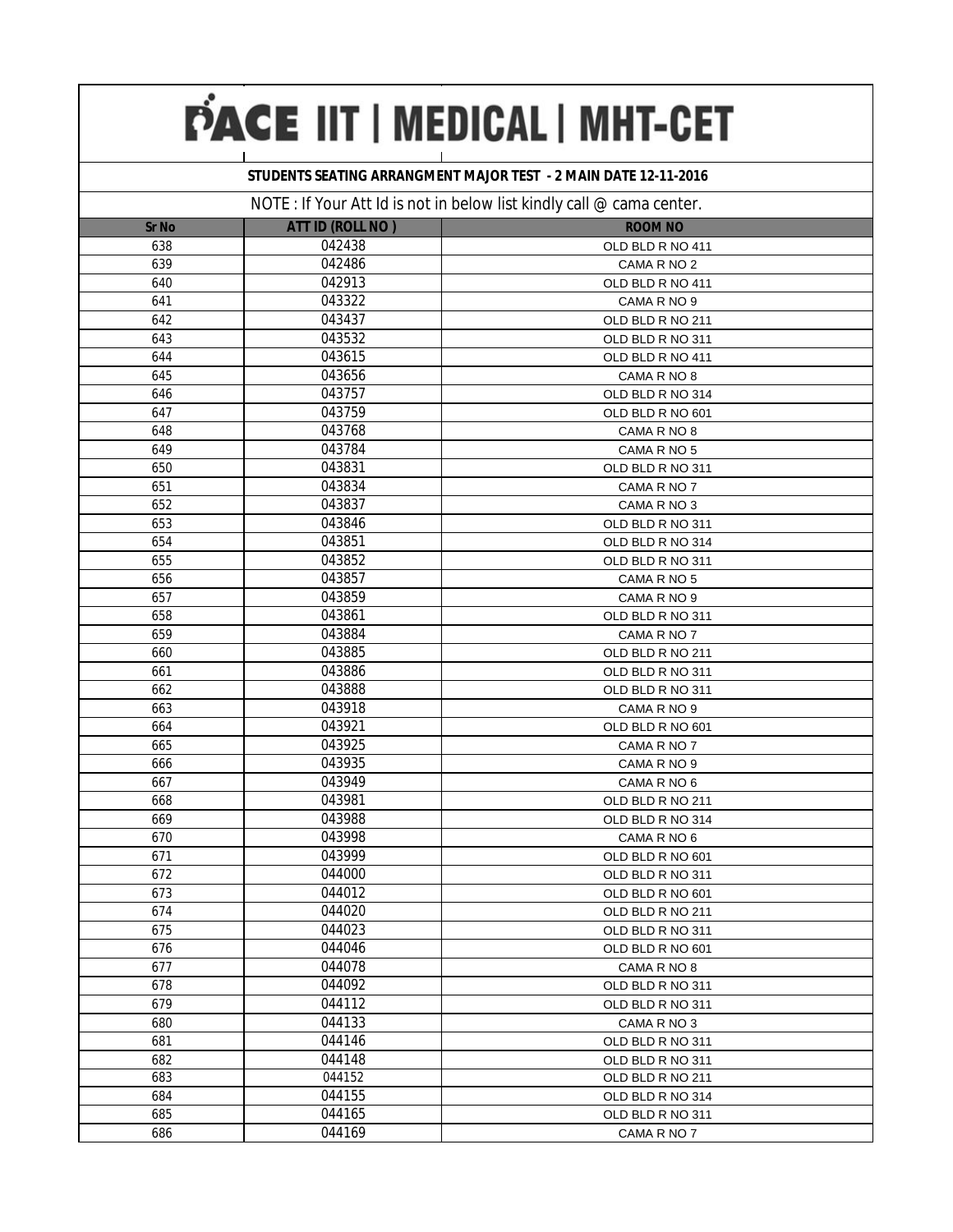### **STUDENTS SEATING ARRANGMENT MAJOR TEST - 2 MAIN DATE 12-11-2016**

|              |                  | $11011.$ To the $111.1$ To the $111.1$ To the $111.1$ To the $111.1$ To the $111.1$ To the $111.1$ To the $111.1$ |  |
|--------------|------------------|-------------------------------------------------------------------------------------------------------------------|--|
| <b>Sr No</b> | ATT ID (ROLL NO) | <b>ROOM NO</b>                                                                                                    |  |
| 687          | 044183           | CAMA R NO 5                                                                                                       |  |
| 688          | 044183           | CAMA R NO 5                                                                                                       |  |
| 689          | 044193           | OLD BLD R NO 601                                                                                                  |  |
| 690          | 044198           | OLD BLD R NO 314                                                                                                  |  |
| 691          | 044201           | OLD BLD R NO 211                                                                                                  |  |
| 692          | 044205           | CAMA R NO 9                                                                                                       |  |
| 693          | 044205           | CAMA R NO 9                                                                                                       |  |
| 694          | 044207           | OLD BLD R NO 311                                                                                                  |  |
| 695          | 044246           | OLD BLD R NO 211                                                                                                  |  |
| 696          | 044278           | OLD BLD R NO 311                                                                                                  |  |
| 697          | 044280           | CAMA R NO 7                                                                                                       |  |
| 698          | 044308           | OLD BLD R NO 411                                                                                                  |  |
| 699          | 044343           | OLD BLD R NO 311                                                                                                  |  |
| 700          | 044351           | OLD BLD R NO 211                                                                                                  |  |
| 701          | 044363           | OLD BLD R NO 601                                                                                                  |  |
| 702          | 044364           | OLD BLD R NO 311                                                                                                  |  |
| 703          | 044371           | OLD BLD R NO 211                                                                                                  |  |
| 704          | 044393           | OLD BLD R NO 601                                                                                                  |  |
| 705          | 044397           | OLD BLD R NO 311                                                                                                  |  |
| 706          | 044398           | OLD BLD R NO 311                                                                                                  |  |
| 707          | 044424           | CAMA R NO 9                                                                                                       |  |
| 708          | 044442           | OLD BLD R NO 211                                                                                                  |  |
| 709          | 044460           | OLD BLD R NO 311                                                                                                  |  |
| 710          | 044468           | OLD BLD R NO 311                                                                                                  |  |
| 711          | 044558           | OLD BLD R NO 211                                                                                                  |  |
| 712          | 044582           | CAMA R NO 8                                                                                                       |  |
| 713          | 044589           | OLD BLD R NO 314                                                                                                  |  |
| 714          | 044596           | OLD BLD R NO 311                                                                                                  |  |
| 715          | 044606           | CAMA R NO 1                                                                                                       |  |
| 716          | 044622           | CAMA R NO 8                                                                                                       |  |
| 717          | 044630           | OLD BLD R NO 314                                                                                                  |  |
| 718          | 045006           | OLD BLD R NO 411                                                                                                  |  |
| 719          | 045017           | OLD BLD R NO 311                                                                                                  |  |
| 720          | 045025           | OLD BLD R NO 311                                                                                                  |  |
| 721          | 045031           | OLD BLD R NO 314                                                                                                  |  |
| 722          | 045137           | OLD BLD R NO 311                                                                                                  |  |
| 723          | 045141           | OLD BLD R NO 411                                                                                                  |  |
| 724          | 045142           | OLD BLD R NO 314                                                                                                  |  |
| 725          | 045163           | OLD BLD R NO 601                                                                                                  |  |
| 726          | 045182           | OLD BLD R NO 211                                                                                                  |  |
| 727          | 045207           | OLD BLD R NO 314                                                                                                  |  |
| 728          | 045210           | OLD BLD R NO 314                                                                                                  |  |
| 729          | 045216           | OLD BLD R NO 314                                                                                                  |  |
| 730          | 045227           | OLD BLD R NO 601                                                                                                  |  |
| 731          | 045230           | OLD BLD R NO 314                                                                                                  |  |
| 732          | 045271           | OLD BLD R NO 211                                                                                                  |  |
| 733          | 045281           | OLD BLD R NO 211                                                                                                  |  |
| 734          | 045288           | CAMA R NO 9                                                                                                       |  |
| 735          | 045310           | OLD BLD R NO 211                                                                                                  |  |
|              |                  |                                                                                                                   |  |